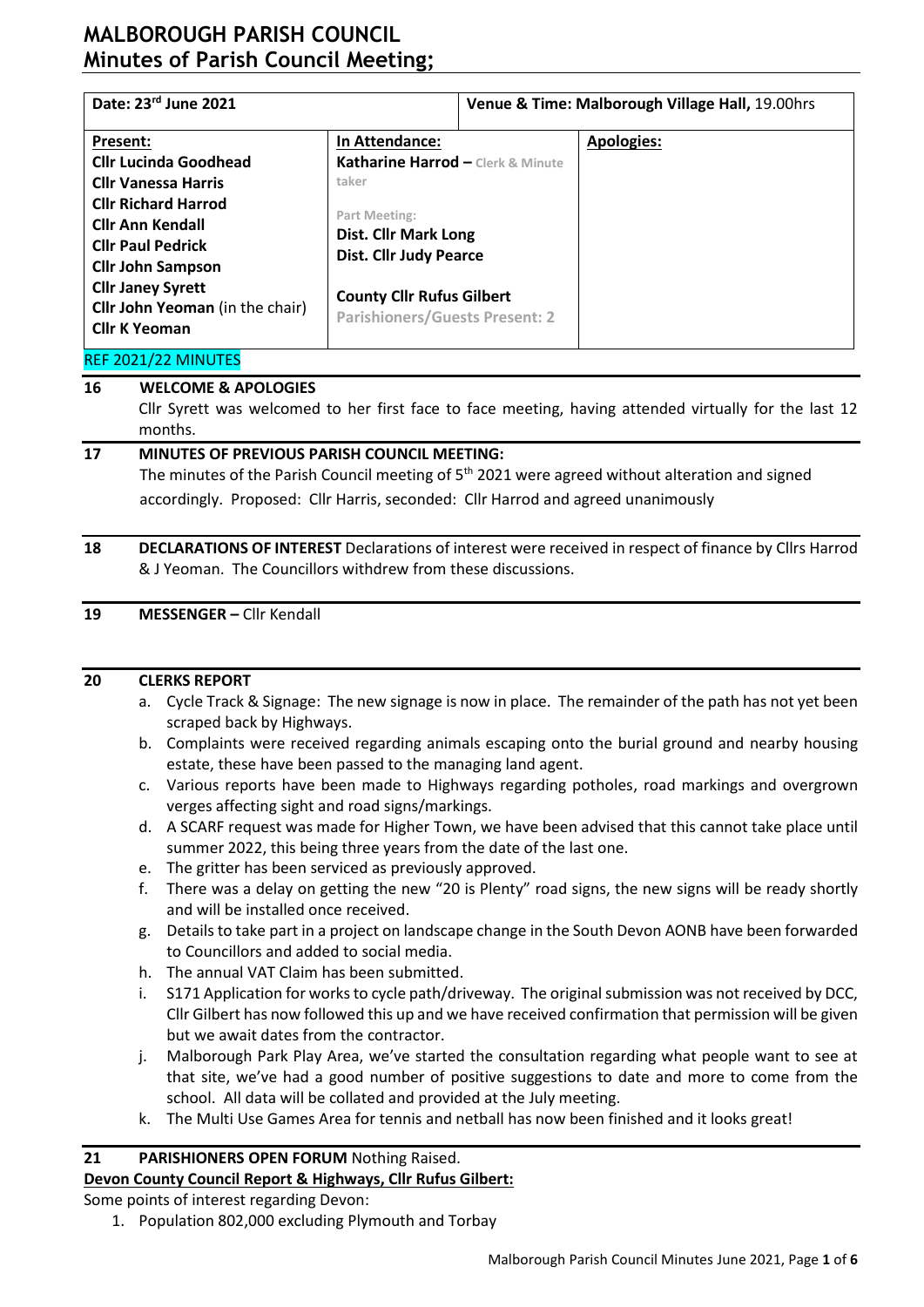- 2. 440 Parishes
- 3. 5 x AONB's
- 4. 2 x National Parks

5. 4<sup>th</sup> oldest population of any County excluding Dorset, Cornwall and East Sussex.

Some points of interest about DCC:

- Gross spend =£1.5 Billion. Net Spend £578 Million. The difference being school spending coming from Government.
- 70% of budget gets to 3% of population being most disadvantaged and vulnerable.
- £282Million spent on adult social care.
- DCC still has 180 schools = 94,000 children
- Highways transport and waste spends £57 Million a year and disposes of ¼ million tons of waste.
- 1. Within the parish, Pinheys Road has now been dealt with.
- 2. Enforcement is worse this year than it has been because DCC are struggling to recruit new employees.
- 3. Higher Town is on the list for resurfacing.
- 4. Noted that there is an issue with picking up signs, this can be reported for collection via the below link.
- 5. If junctions need cutting as they are a hazard to traffic this can be reported via the below link.
- 6. Cllr Gilbert will report concerns re Sorley Cross.
- 7. The turnoff to the new estate is becoming dangerous with people parking too close to the junction and also blocking the drop kerb. Details will be forwarded to Cllr Gilbert to obtain enforcement.
- 8. A traffic order has been received which would see a road closure between Malborough and Galmpton between 29<sup>th</sup> July to  $4<sup>th</sup>$  August. The timing of the works and alternate routes given are totally inappropriate for the area during the peak season. Revised dates will be requested. POST MEETING NOTE: It has not been possible to revise the dates, the following Traffic Order WILL BE

proceeding:

# THE COUNTY OF DEVON (TEMPORARY RESTRICTION) (GALMPTON TO MALBOROUGH, MALBOROUGH) ORDER 2021

# **TEMPORARY PROHIBITION OF THROUGH TRAFFIC**

**NOTICE** is hereby given that Devon County Council has made the above titled order.

From

THURSDAY 29 JULY 2021

for a maximum of 18 months

**Anticipated Finish WEDNESDAY 4 AUGUST 2021** 

No person shall cause or permit any vehicle to proceed on the sections of Affected Roads.

## Roads affected -**GALMPTON TO MALBOROUGH, MALBOROUGH**

The alternative, signed, route for vehicles will be via - SOUTH FROM GALMPTON CROSS, BURLEIGH LANE, A31 BURLEIGH LANE END TO LUCKHAMS LANE, A381 LUCKHAMS LANE END TO SALCOMBE ROAD. HIGHER TOWN, MALBOROUGH **GREEN TO HIGHER TOWN** 

This temporary restriction is considered necessary to enable -PROVIDE NEW WATER SUPPLY

For additional information contact: **KIER MG LTD** Telephone: 0844 346 2020

**Cllr Gilbert left the meeting.**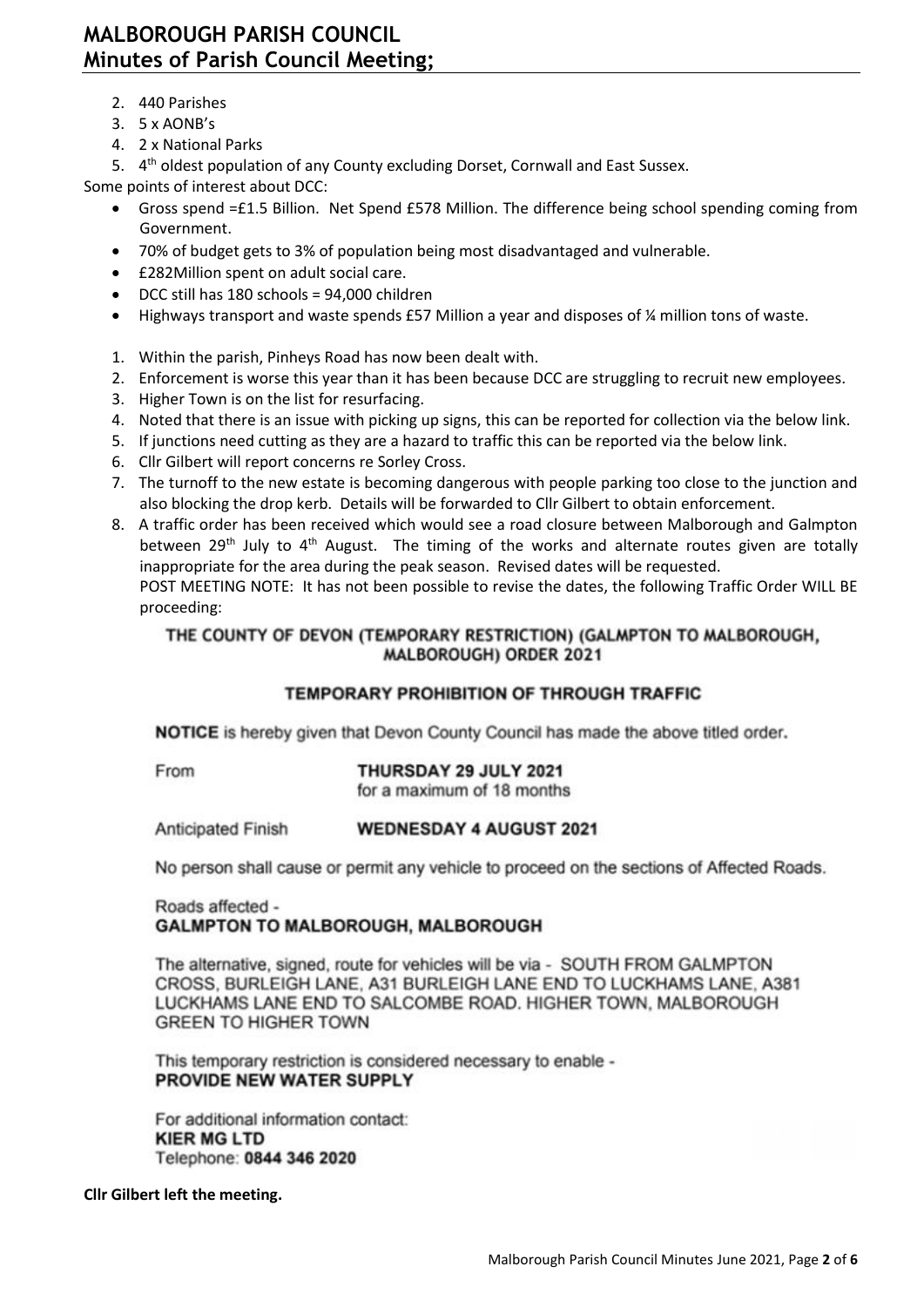# **PLEASE report all highways issues ONLINE at: <https://new.devon.gov.uk/roadsandtransport/report-a-problem/>**

### **If you do not have internet access, please contact the Clerk on 07704 941150**

### **South Hams District Councillors Report, Cllrs Judy Pearce & Mark Long: See APPENDIX B**

A lengthy discussion then took place regarding the new waste collection service provided by FCC.

Questions raised included the following:

- Why are FCC still in place and not removed due to breach of contract? Cllr Pearce advised that if FCC were to be removed there is currently no one to take their place and the county would be in a far worse situation.
- This system was supposed to give a £400k saving, will this still be realised? Cllr Pearce stated that all costs for the additional works are being met by FCC and there has been no negative impact on the finances of SHDC.
- If bins and lids/bags go missing following collection, will they be replaced free of charge? Cllr Pearce advised yes.
- Assisted collections are being requested via the correct channels and followed up with Ward Councillors but are still not being actioned, why not? The Ward Councillors advised that ALL missed collections of any nature, assisted or otherwise must be reported within 24 hours on every occasion.

Councillors also raised concerns that there will be further problems to come due to the number of staff who appear to be handing in their notice. Morale is particularly poor amongst the workers.

Noted that SHDC paid for the boxes, FCC pay for replacement boxes and DCC own the vehicles.

The next meeting at SHDC takes place on  $22^{nd}$  July, by which time it is expected that significant improvements will have been made.

The Monterey pine in Malborough Park was removed on Monday, a sizable chunk of the main trunk has been left on the green for MPC to turn into a bench or similar. The tree was planted in the 1970's and had grown to a good size, however, as reported in February 2020, large branches had been falling off and it was considered only a matter of time until serious damage was sustained. Furthermore, there were concerns that the tree was more likely to fall having had the roots disturbed with the building on the new estate. Native trees will be planted to replace the felled tree.

# **It takes two minutes to report a problem, please help keep our community beautiful <https://apps.southhams.gov.uk/webreportit>**

Abandoned Vehicle, Damaged or Full Dog Bin, Damaged/Full Litter Bin, Damaged/Full Recycling Bank, Dead Animal, Dirty Beach, Fly Tipping, Litter/Dog Mess, Planning Breach, Stray Dogs, AND MORE…

### 22 PLANNING:

- **a. Applications** received by the Parish Council and under discussion and consideration for the last period. Any recommendation by the Parish Council to the Planning Department is noted after the application details. Those without comment remain under discussion.
- 1. 1390/21/FUL, Higher Broadmoor Farm, Temp Ag Building. **MPC Support 8:1 subject to the building being tied to agricultural use.**
- 2. 1695/21/HHO, 27 Malborough Park, Single Storey Extension. **MPC Support.**
- 3. 2065 & 2066/21/HHO, Stable End, Portlemore Barton, Proposed conversion of outbuilding. **MPC Support.**
- 4. 2358/21/HHO, 2 Alston Gate, Erection of detached garage & Store. **MPC Support.**
- 5. 1915/21/HHO, Seaways, Coombe, New larger garage. **MPC Support.**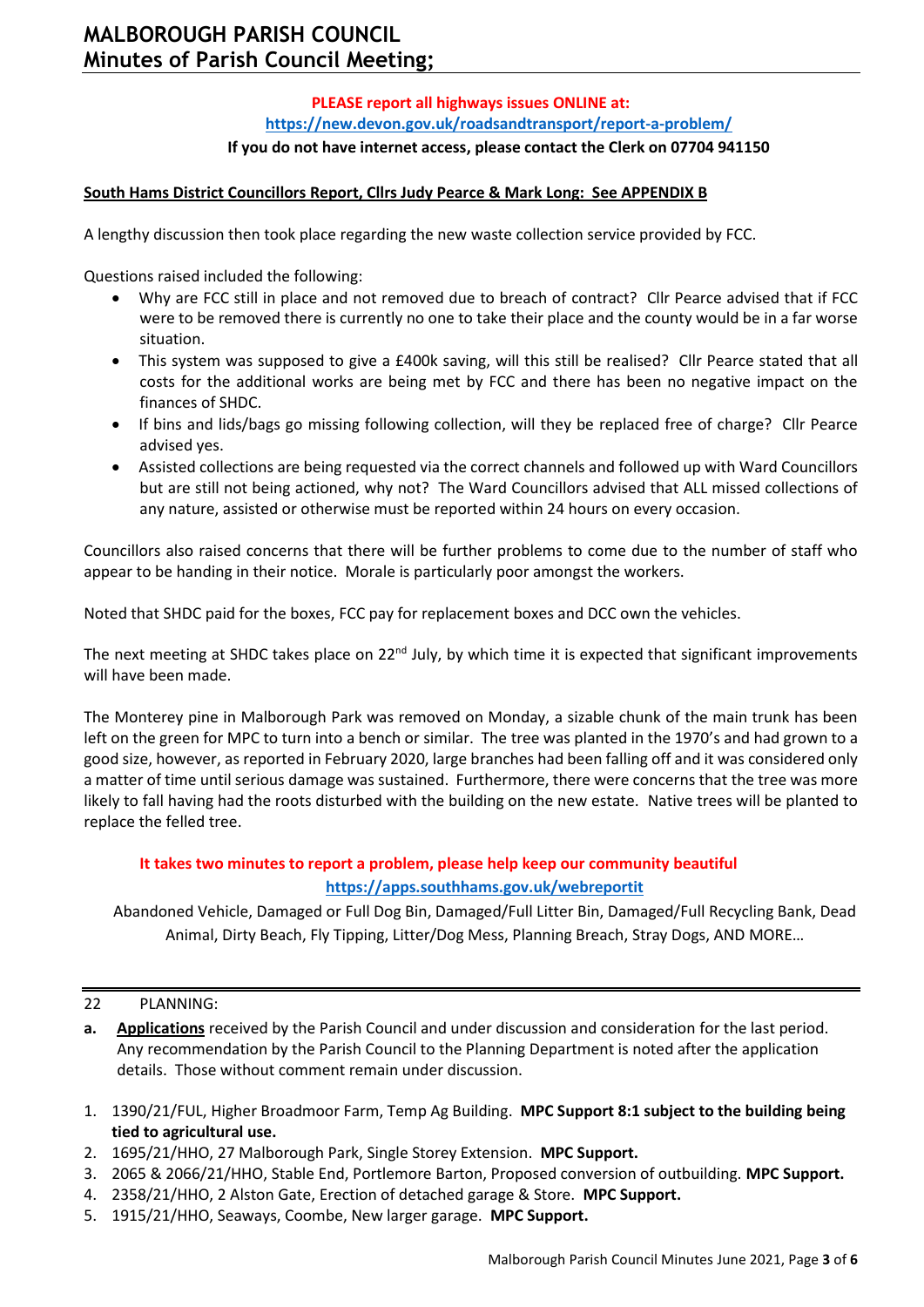# **RATIFICATION ONLY**

- 6. 1485/21/CLP, Salcombe Retreat, lawful development certificate for siting 57 caravans. **MPC Object.** Noted there is a problem at this site with the sewage and smells from the system. Also noted that the hedge has been cut down again, this is a breach of condition.
- 7. 1329 & 1330/21/FUL, The Cottage, Chapel Lane, right of way access. **Withdrawn.**
- 8. 1902/21/CCN, Chestnut Fields, temporary Camp Site INFORMATION ONLY no ratification required.
- 9. 1666/21/FUL, 1 Three Gables, Replacement Garage. **MPC Support.**

**NOTE: When providing a response to applications, the Malborough Neighbourhood Plan will be referenced.**

# **b. Decisions:**

- 1. 0715/21/HHO, 3 Mimosa, extension & new garage. **SHDC Conditional Approval.**
- 2. 1008/21/HHO, West Soar Barn, replacement decking & rail. **SHDC Conditional Approval.**
- 3. 0779/21/ARC, Parrots Corner, approval of details reserved by condition 3. **SHDC Discharge Approved.**
- 4. 1018/21/VAR, Little Maryknowle, variation of condition 2. **No Decision.**
- 5. 1321/21/HHO, 105 Cumber Close, rear extension. **SHDC Conditional Approval.**
- 6. 0929/21/FUL, Broad Downs, construction of sand school. **SHDC Conditional Approval.**
- 7. 0477/21/HHO, 5 Coastguard Cottages, Alterations & Extension. **SHDC Conditional Approval.**
- 8. 3656/20/TCA, 3 Alma Terrace, Cherry crown reduction on all sides by 0.5m. **No Decision.**
- 9. 2842/20/ARC Alston Gate, Discharge of Conditions. **No Decision.**
- 10. 0314/21/VAR Hi Ho, Variation of Condition Two. **SHDC Conditional Approval.**
- 11. 0910/21/ARC, Malborough Village Hall, Discharge of Conditions. **SHDC Discharge Approved.**
- **c. Enforcement issues:** Continue to be dealt with.

Please will all parishioners provide the Clerk with full details of any violations that do not adhere to the original application for which permission was granted. ALL violations can be reported to Enforcement via [www.southhams.gov.uk/article/3043/Report-a-Planning-Breach](http://www.southhams.gov.uk/article/3043/Report-a-Planning-Breach)

## **Cllr Pearce left the meeting.**

## **14 BUSINESS TO BE RATIFIED:**

- a) Proposal to take over maintenance of Public Rights of Way as identified by DCC. Note: Works are due to start on the footpaths this week.
- b) Proposal to purchase galvanised posts for signage and wet pour for roundabout repair.
- c) Proposal to alter the Baker Estates S106 agreement to allow for a percentage of the monies to be used for maintenance.
- d) Proposal to install a bench base on the side of the cycle path. **Items a, b, c & d proposed Cllr Kendall, seconded Cllr Goodhead, approved unanimously.**

## **BUSINESS TO BE DISCUSSED:**

a. Proposal to request involvement in any pre-application discussions in respect of the potential planning application for the Nuclear Bunker.

**Proposed Cllr K Yeoman, seconded Cllr Harris, approved unanimously.**

- b. Proposal to allow for annual purchase of plants at The Pound to a maximum of £50 per annum. **Proposed Cllr K Kendall, seconded Cllr Harris, approved unanimously.**
- c. Proposal to allow the Clerk to approve annual cuttings of the Collaton Road banks by the Village Hall and Cumber Close verge by Parish Maintenance Operatives when required. **Proposed Cllr K Yeoman, seconded Cllr Harrod, approved unanimously.**
- d. Proposal to allow for up to five cuts of the Malborough to Salcombe Cycle Path by Parish Maintenance Operatives with further cuts requiring Councillor approval. **Proposed Cllr Sampson, seconded Cllr Harris, approved unanimously.**
- e. Proposal to investigate amending our Neighbourhood Plan to ensure that all Principal Residence Restrictions are confirmed in a S106 agreement. Cllr Pearce offered her support in achieving this. **Proposed Cllr Kendall, seconded Cllr Harrod, approved unanimously.**
- f. Proposal to investigate a potential land swap re Malborough Park play area with Fields in Trust **Proposed Cllr K Yeoman, seconded Cllr Syrett, approved unanimously.**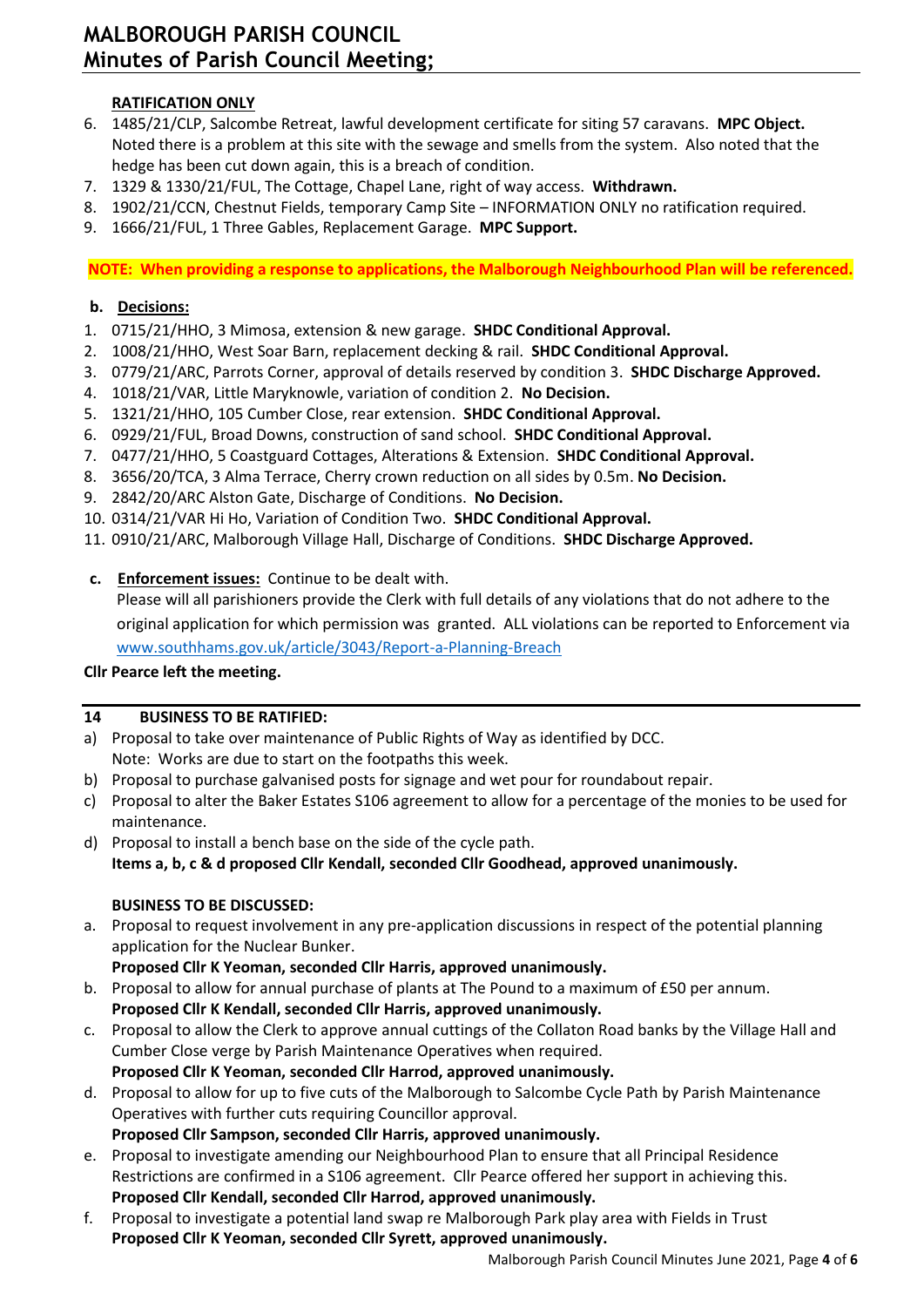g. Proposal to commence the works in respect of application 3863/17/FUL to prevent the permission lapsing following confirmation of the discharge of conditions.

**Proposed Cllr Sampson, seconded Cllr Kendall, approved unanimously.**

h. Proposal to support the request from Anthony Mangnall MP to change the name of the Totnes Constituency to South Devon.

**Proposed Cllr Sampson, seconded Cllr Kendall, approved unanimously.**

i. Proposal to approve commencing the tender process in respect of the new Access Path as per the MVH & PFA June Draft Minutes which state:

*Access path: there was a consensus in committee that a 4-foot strip from the boundary should be sufficient, that three gates should be installed for access onto the playing field, and that the fence should stop at the cutting that runs down to the bus stop where a gate would be fitted, which would provide access for wheelchair users and pushchairs.*

The path will be pegged out to clearly show the route, if this is agreed by the VHC we will commence the process.

## **Proposed Cllr K Yeoman, seconded Cllr Goodhead, approved unanimously.**

- j. Climate Emergency: Cllr Syrett. A litter pick was arranged for four different sites around Malborough and South Huish. More events of a similar nature will be arranged for future months.
- k. VAS Report: Cllr Sampson had provided The first lockdown showed a massive reduction in traffic, more recently June 2021 has seen 13% more traffic than in a comparable period in 2019. A third VAS unit has now been erected on the road opposite Great Park.

Observations re traffic numbers as follows:

**April 2019 to April 2020** saw massive reduction in numbers by 72%

**April 2021** saw an increase but 8% less than 2019 levels

**May 2019 to May 2020** saw 50% reduction but a near doubling of numbers from April 2019 **May 2021** levels were above 2019 by 8%

**June 2019** (first 17 days) compared to **June 2021** (first 17 days) increase of 13%

- l. Village Hall Update: Minutes can be found on the website one month in arrears.
- m. Monthly Checks: Defibrillators, Skate Park, Play Area, Toilets & 3 Utilities Meters. Completed.

### **15 FINANCE & GOVERNANCE:**

• The accounts for 2021/22 month 3 was received, shown as year-to-date **Appendix A.** A mandate sheet and transaction record were produced and signed in respect of all payments:

**Accounts to pay** – Clerks Salary £779.07, Came & Co Insurance £870.70, First Serve £6,868.80, Martin Pears Engineering Ltd £312.79, Malborough Garden Services May £473.19, Malborough Garden Services April £485.79, South West Water Allotments £32.51, TG Stone £90, Nick Walker Printing £315, Gill Boyce £21.44, Zoom June £14.39, Online Playground £422.40, Wickes £24.40

The Chairman explained that the payment to Gill Boyce for £21.44 was in respect of receipts for plants at The Pound.

**Accounts to pay proposed by Cllr Kendall, seconded by Cllr K Harris, approved unanimously.** 

### • **Governance:**

l

- i. 2021/22 Internal Audit: Alison Marshall has confirmed that she will undertake the next internal audit.
- ii. Code of Conduct: A proposal was made to accept the updated code of conduct recently adopted by South Hams District Council.

**Proposed: Cllr J Yeoman, seconded Cllr Harris, approved unanimously.**